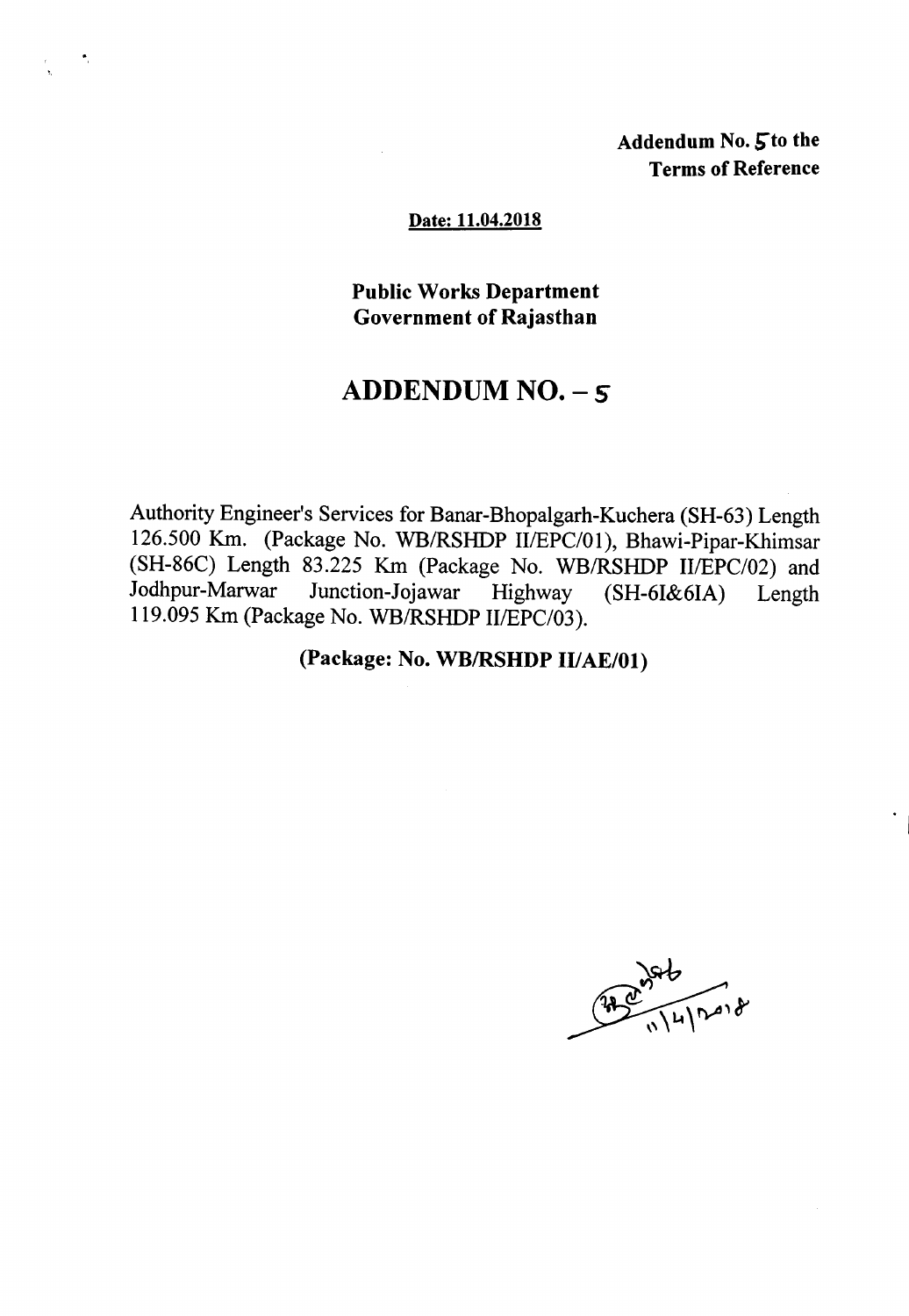## Addendum No. 5 to the Terms of Reference

The following is the modification to the Request for Expression of Interest and Terms for Reference for Authority Engineer's Services for Authority Engineer's Services for Banar-Bhopalgarh-Kuchera (SH-63) Length 126.500 Km. (Package No. WB/RSHDP *II/EPC/01*), Bhawi-Pipar-Khimsar (SH-86C) Length 83.225 Km (Package No. WB/RSHDP II/EPC/02) and Jodhpur-Marwar Junction-Jojawar Highway (SH-6I&6IA) Length 119.095 Km (Package No. WBIRSHDP *II/EPC/03).* The deletions from the earlier text are indicated as strikethroughs and additions are bold & underlined.

## INDICATIVE TERMS OF REFERENCE FOR AUTHORITY'S ENGINEER

#### 2.7. ESMP (C-ESMP)

Prior to Contractor commencing civil works, the Authority Engineer shall in consultation with the Authority and PMU (Project Management Unit):

- Clearing the Contractor's ESMP (C-ESMP)  $2.7.1.$ 
	- a) Clear the C-ESMP. Using a safeguards specialist, the Authority Engineer shall review the C-ESMP to ensure that it meets the requirements of: (i) the respective project ESMPs; (ii) fully complies with relevant national laws, including any conditions of consent; (iii) meets the World Bank's Environmental, Health and Safety (EHS) Guidelines and environmental and social safeguards policies. Where appropriate, a staged C-ESMP may be cleared reflecting different phases of the project (i.e. does not contain activities that will not arise until much later in the project).
	- b) Clear the Contractor's OHS Management Plan. This shall be consistent with the Authority's OHS requirements, as well as the World Bank's ESHS guidelines.
- 2.7.1.1. The Authority Engineer shall identify and report to the Authority and PMU any changes to project design or construction methods which would trigger an update to the ESMP or C-ESMP. Changes to works or methods should be assessed against the existing Project Area of Influence (PAI) and whether there is a likely public interest aspect to the changes. If either the PAI (geographically, socially or environmentally) has changed or if there is a public interest element to the changes, then the safeguard instruments shall be updated by the Authority Engineer and the Contractor as required and re-disclosed.
- 2.7.1.2. Records are to be kept and provided in the monthly reports of all changes and

 $\sqrt{1246}$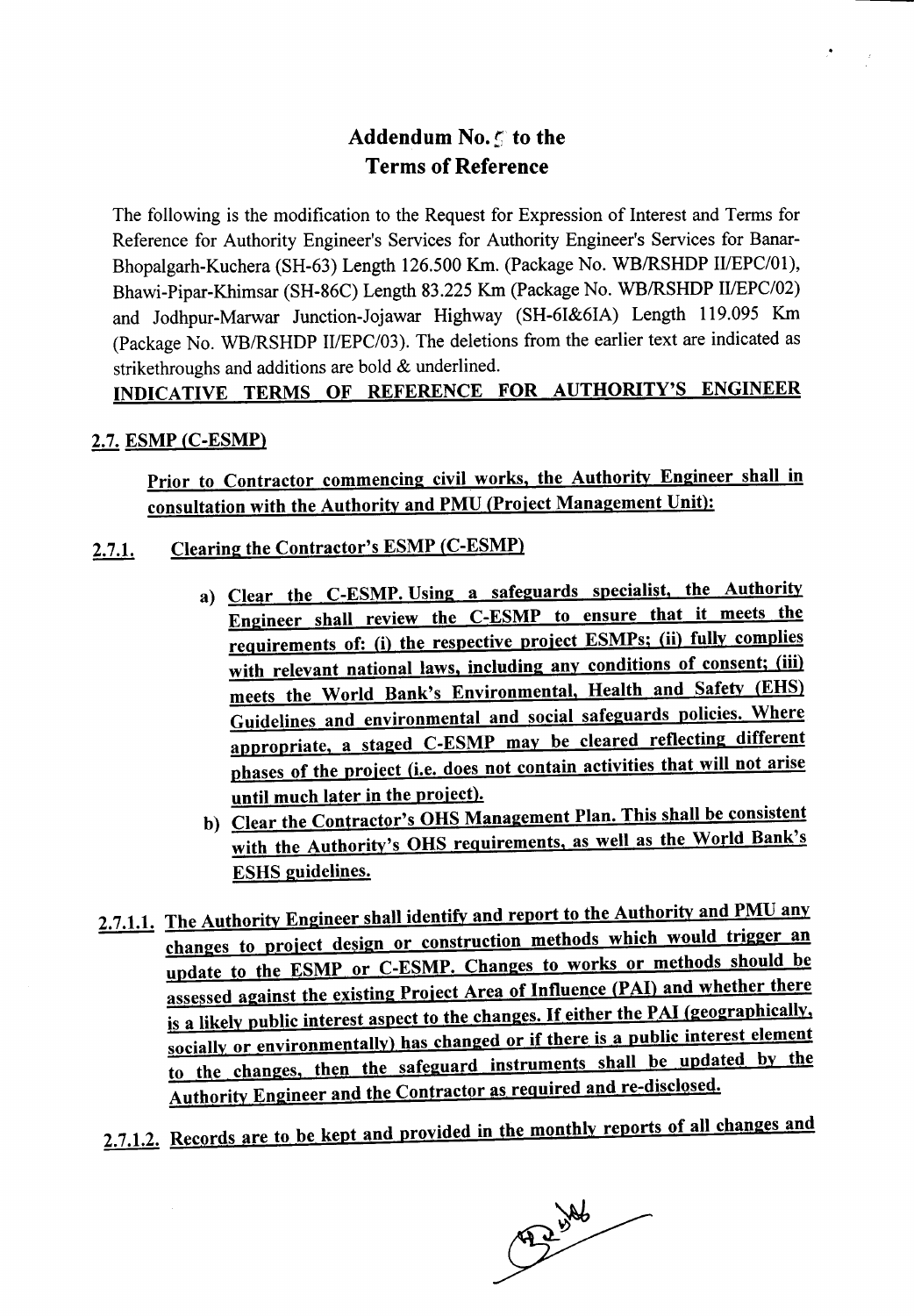assessments regardless of whether an update to safeguard instruments is triggered.

- 2.7.1.3. Coordinating reviews of safeguards instruments by the Authority, Government Departments, PMU and World Bank, compiling comments, making amendments and approving as required;
- 2.7.1.4. Provide materials and otherwise support PMU to consult with the communities and stakeholders in accordance with the consultation plan in the ESMP.
- 2.7.1.5. Provide clearance to any update to the C-ESMP based on inputs from the Client and/or PMU.
- $2.7.2.$ OHS, HIV/AIDS, Gender Based Violence (GBV)

·.

- 2.7.2.1. The Authority Engineer shall supervise the Contractor in all matters concerning occupational health, safety and care of the works, workers, and local communities.
- 2.7.2.2. Ensure that all persons working on the project (Contractor, Consultant and potentially Authority) have received: (i) OHS training; (ii) HIV/AIDS education; (iii) gender based violence (GBV) training in accordance with the Contract and the Authority's requirements.
- 2.7.2.3. Ensure that the GBV Action Plan is submitted prior to mobilization, and that the plan is fully implemented.
- 2.7.2.4. Monitor compliance of the Contractors, and ensure compliance of the Consultants, with regard to their undertakings as embodied in the 'Codes of Conduct' with regard to GBV, ESHS and OHS. Ensure that all managers and workers-including sub-contractors and the Authority Engineer's staff-have signed Codes of Conduct and have undertaken the necessary training.
- 2.7.2.5. If required, instruct the Contractor to take actions in accordance with the requirements of the Contract to ensure compliance with the requirements of the project for addressing HIV/AIDS, GBV and VAC prevention;
- 2.7.2.6. Participate on the GBV Compliance Team (GCT) which is a team established by the project to address GBV issues. As part of the GCT, with inputs from the GCT and particularly the GBV Services Provider, take remedial actions as appropriate for any of the Authority Engineer's staff who have been found to have conducted an act necessitating sanctions.
- 2.7.2.7. Ensure that any workers camps are established and managed in accordance with the recommendations of the ESMP and the guidance contained in the 2009

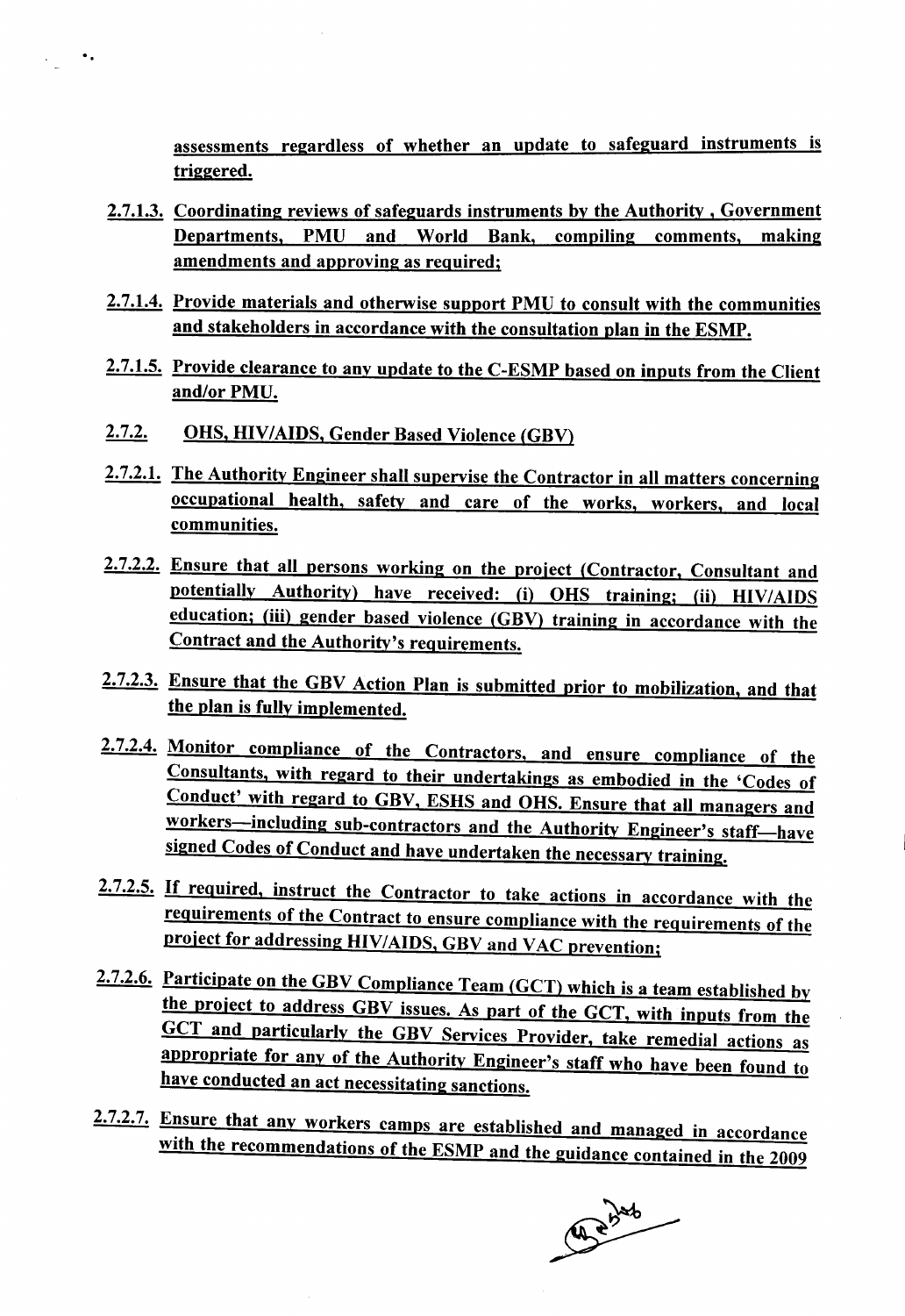IFC Guidance Note on Worker's Accommodation (http://tinyurl.com/workerscamps).

·.

- 2.7.3. General Supervision
- 2.7.3.1. The Authority Engineer shall:
	- a) Ensure that the Contractor and their sub-contractors are adhering to the day-to-day requirements of the C-ESMP, OHS, the environmental and social safeguard requirements under local law (including conditions of consent), and the World Bank's ESHS policies.
	- b) Regularly advise the Authority and PMU on progress with the Contractor's applications for permits or consents as relevant under local laws or regulations.
- 2.7.3.2. This supervision shall include not only activities at each project site, but non-site activities such as worker's camps, quarries, lay down areas, etc.
- 2.7.3.3. As part of supervision, the Authority Engineer shall complete the ESMP Monitoring Plan Inspection Checklists. If requested, the Authority Engineer shall use an electronic reporting program as provided by the client.
- 2.7.3.4. The Consultant shall:
	- a) Ensure that the Contractor and sub-contractors are adhering to the provisions of the traffic management plan, particularly with regard to speed controls, covering of truck loads, and the use of flag men and other provisions for safe traffic management;
	- b) Review the condition of equipment and require the Contractor to stop using equipment which may be unsafe or improperly maintained;
	- c) For plant and materials to be imported from overseas, ensure that the Contractor complies with all importation related inspection and quarantine requirements, including fumigation and other such treatments, and allow for these in their procurement planning and works pricing. Appropriate quarantine certificates are to be provided to the Engineer prior to importing of material and/or equipment;
	- d) Continuously monitor the project Grievance Redress Mechanism (GRM) and provide support to the client for resolving any issues related to the Contractor or construction activities;
	- e) Undertake monthly inspections of worker's camps using Annex I from the 2009 IFC Guidance Note on Worker's Accommodation (http://tinyurl.com/workers-camps), to record compliance;

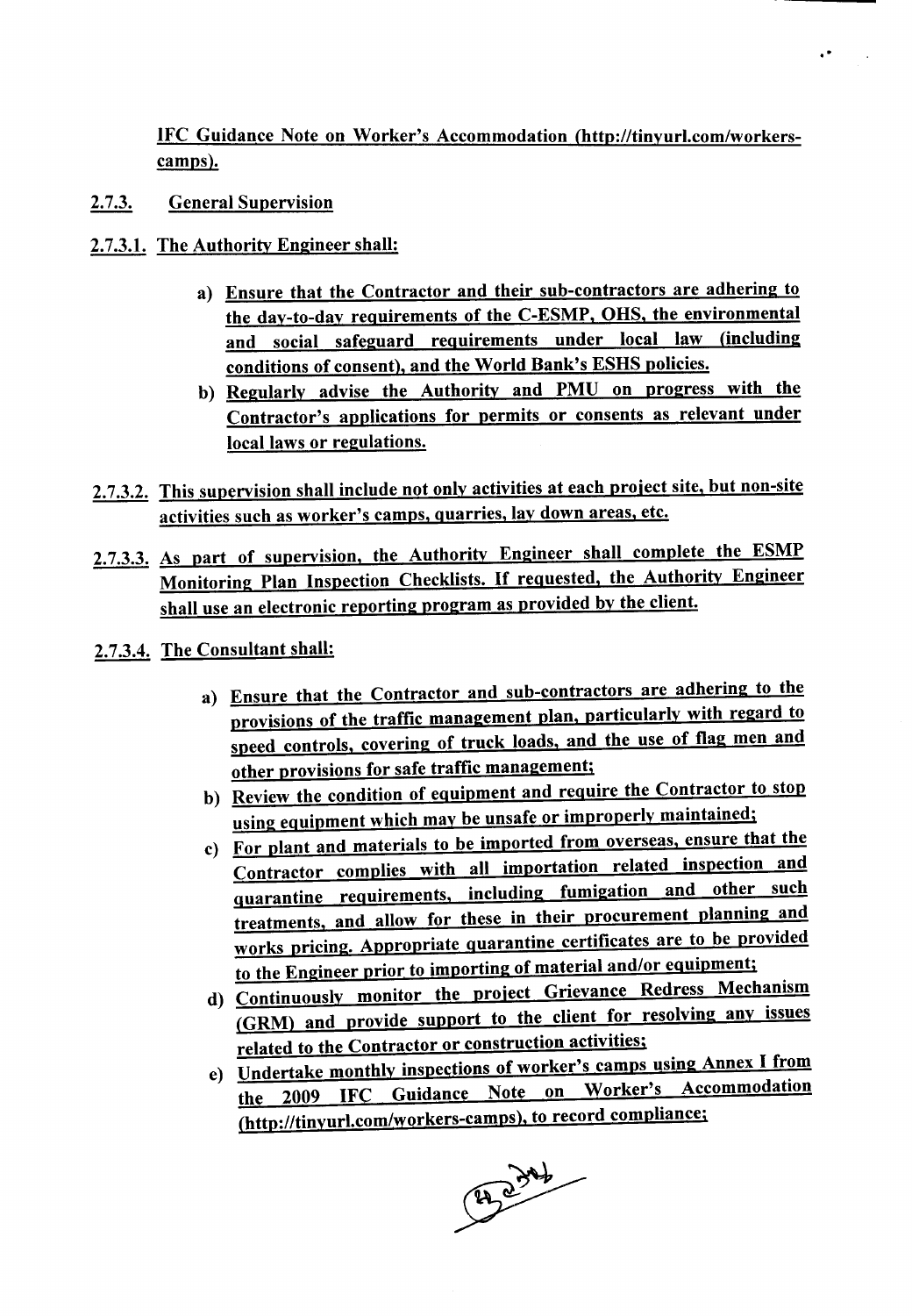t) With regard to OHS:

÷,

- 1. Ensure that the Contractor is following their OHS Management Plan;
- 2. Ensure that all workers have proper personal protective equipment (PPE);
- 3. Regularly review the OHS incident register as well as activities on site to identify any potentially dangerous practices or issues;
- 4. Have the Authority Engineer's Health and Safety Auditor visit the construction site on a regular (monthly to bi-monthly) basis to conduct safety audits to validate the OHS supervision of the Resident Engineer and independently confirm compliance with the Contractor's OHS plan. Audit reports of the findings will be provided to the client at the end of each visit.
- 2.7.3.5. Issue instructions to the Contractor to address any C-ESMP or ESMP noncompliance issues. For C-ESMP or ESMP infringements, the Contractor shall be given a Notice by the Engineer to initiate actions to remedy the issue within <sup>48</sup> hours. If remediation and restoration has been satisfactorily initiated but could not be completed during this period, the Authority Engineer shall determine a reasonable extended period to complete the remediation in consultation with the Contractor and the Employer. If in the judgment of the Engineer the Contractor has not:
	- a) Initiated any satisfactory remedial action within the 48 hour period, or
	- b) The restoration is not being done properly, or
	- c) The restoration is not being done in a timely manner during any extended period, the Authority Engineer may instruct the Contractor to cease all remediation activities. The Employer shall be entitled to employ and pay others to carry out the restoration work. The Contractor shall reimburse the Employer all costs reasonably incurred by the Employer for others to carry out the restoration work.
- 2.7.4. Quarterly Inspections
- 2.7.4.1. The quarterly PMU inspections are to be accompanied by the Authority Engineer's safeguards specialists, as well as the resident engineer. The Authority Engineer shall prepare a joint quarterly report to be agreed by all parties clearly identifying actions to be taken to improve safeguards compliance.
- 2.7.4.2. As a minimum, the Authority Engineer's safeguards specialist shall undertake quarterly site inspections at each project site, including any workers camps and lay down areas, and complete ESMP Monitoring Plan Inspection Checklists and

 $0.246$